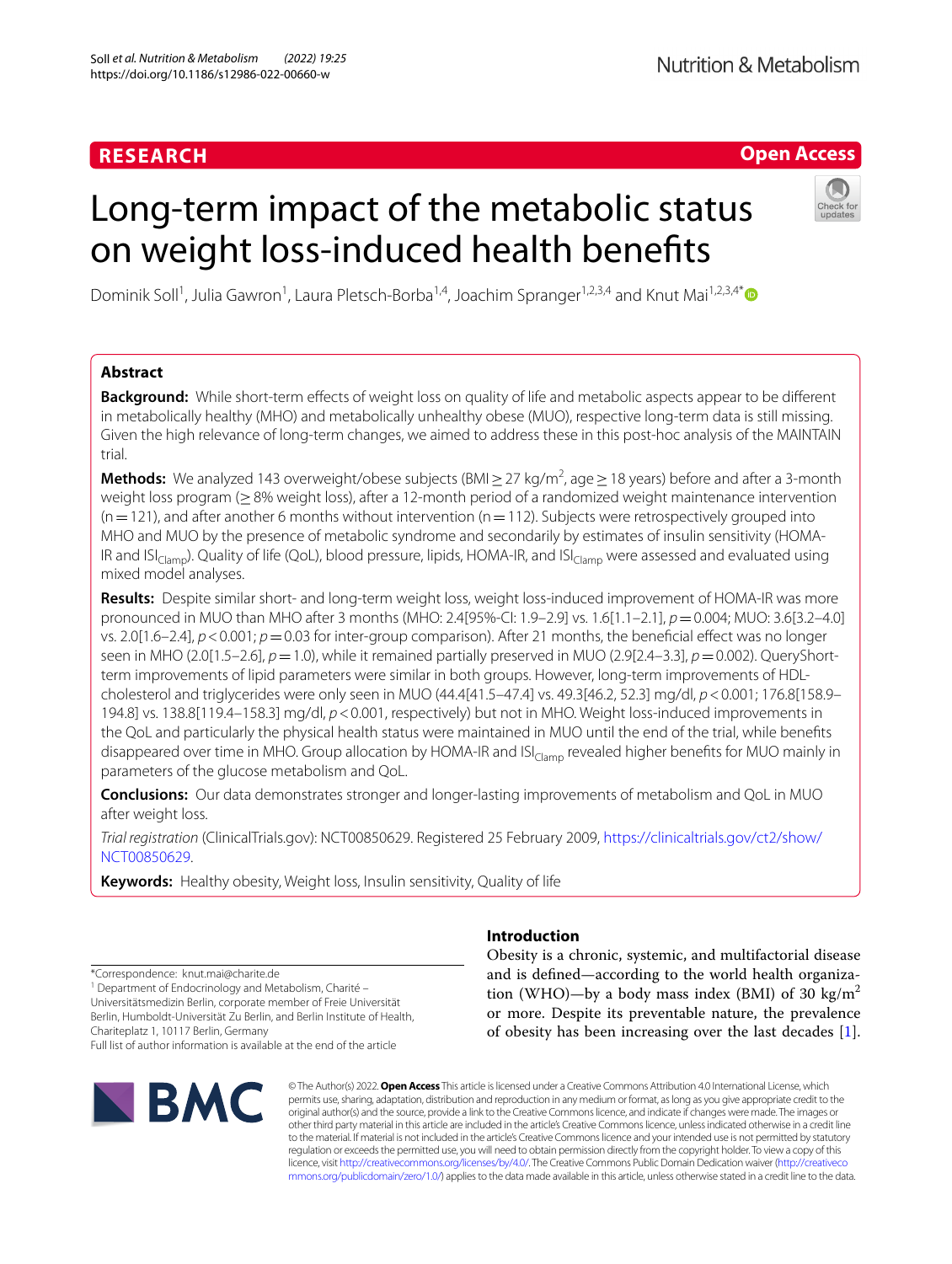Obesity is associated with several musculoskeletal, metabolic, and cardiovascular diseases, amongst others [\[2](#page-8-1)].

Weight loss has been shown to improve the obesityrelated metabolic disturbances and is therefore recommended in the European guideline for the management of obesity, among others [[3\]](#page-8-2). In general, positive efects on metabolic diseases, such as lower incidence of type 2 diabetes and increased insulin sensitivity, have been shown for a weight loss of  $5-8\%$  $5-8\%$  [\[4](#page-8-3), 5]. Given the rising number of obese subjects and limited resources, the identifcation of subjects who will beneft most from weight loss interventions may help to optimize current treatment strategies.

More than 15 years ago, a subset of obese patients has been identifed that is not afected by the mentioned metabolic changes that frequently go along with obesity. Primarily, they remain insulin sensitive despite being obese [[6\]](#page-8-5). Current data indicates that acute metabolic benefts of weight loss were more pronounced [[7](#page-8-6)] or did only occur in metabolically unhealthy obese (MUO) [[8,](#page-8-7) [9\]](#page-8-8), but not in metabolically healthy obese (MHO). Although this data supports a metabolic improvement by dietary weight loss primarily in MUO, long-term data on the diferent or comparable efectiveness of temporary lifestyle interventions for MHO and MUO is not yet available. This is crucial as the impact of temporary lifestyle interventions on weight loss is often frustrating due to frequently observed weight regain [[10\]](#page-8-9).

Although the classifcation of MHO and MUO is frequently based on the presence or absence of the metabolic syndrome [\[7](#page-8-6), [11](#page-8-10), [12](#page-8-11)], this still remains inconsistent and is a matter of debate. The International Diabetes Federation (IDF) defnes the metabolic syndrome as a specifc cluster of medical conditions with central obesity, insulin resistance, hypertension, and dyslipidemia [\[13](#page-8-12)]. Nevertheless, the presence of insulin resistance in fasting state or during an oral glucose tolerance test, or the results of a hyperinsulinemic-euglycemic clamp are also used to define metabolic health  $[7, 8, 14, 15]$  $[7, 8, 14, 15]$  $[7, 8, 14, 15]$  $[7, 8, 14, 15]$  $[7, 8, 14, 15]$  $[7, 8, 14, 15]$  $[7, 8, 14, 15]$  $[7, 8, 14, 15]$ . The added value of these defnitions of metabolic health is currently still unknown.

Given this lack of evidence, we report short- and longterm data from a 21-month weight loss/weight maintenance trial focusing on metabolic healthy and unhealthy obese. In detail, we intend to elucidate whether a lifestyle-based weight loss intervention demonstrates diferent efficacies regarding body weight reduction, metabolic improvement, and quality of life (QoL) in obese subjects differing in their metabolic health status. The efficacy was especially assessed in the long term. In order to do so, we used the IDF criteria from 2005 for metabolic syndrome to separate MUO from MHO individuals as they are well-established and easily applicable for primary and special health care providers in clinical practice. To evaluate the impact of alternative defnitions of metabolic health, we performed comparable analyses after classifcation of MUO and MHO using the HOMA-IR and the hyperinsulinemic-euglycemic clamp as an easily estimable and a more precise determinant of insulin resistance, respectively.

# **Study design and methods**

## **Participants and study design**

The study (MAINTAIN trial, ClinicalTrials.gov registry number NCT00850629) was performed between 2010 and 2016 in Berlin, Germany. Detailed trial information has been reported previously  $[10, 16, 17]$  $[10, 16, 17]$  $[10, 16, 17]$  $[10, 16, 17]$  $[10, 16, 17]$  $[10, 16, 17]$ . The flow of participants is shown in Additional fle [1:](#page-8-17) Figure S1. In short, 156 overweight and obese subjects (BMI $\geq$ 27 kg/ m<sup>2</sup>, age ≥ 18 years) underwent a 3-month-weight loss program, realized by caloric restriction using a very low energy diet for 8 weeks (replacement of all meals by a formula diet with 800 kcal per day) and an energy-reduced diet (healthy food diet with approximately 1500 kcal per day) for the following 4 weeks, both accompanied by nutritional counseling, physical exercises, and psychological advice. Subjects that experienced a prior weight loss of more than 5 kg in the last 2 months, changed their smoking habits or diets within the last 3 months, were pregnant, or sufered from other endocrine disorders, eating disorders, or severe chronic diseases were not included in this trial. All participants who succeeded to lose at least 8% of their body weight  $(n=143)$  were then randomized into an intervention or control group for 12 months of weight maintenance. The intervention comprised a continuous multimodal counseling focusing on caloric restriction, nutritional counseling, physical exercises, and psychological support. In contrast, the control group was under free living conditions without further counseling. Following the randomized intervention period, both groups underwent a 6-month-followup period without any further intervention. More details regarding the lifestyle intervention can be found in the Additional fle [1](#page-8-17).

Retrospectively, all randomized subjects were allocated to be MHO or MUO depending on the absence or presence of metabolic disturbances. In this regard, three diferent defnitions were used. First, subjects were categorized in accordance to the criteria of the metabolic syndrome as defined by the IDF  $[18]$  $[18]$ : central obesity defined as waist circumference  $\geq$  94 cm for men and  $\geq$  80 cm for women plus any two of the following four factors: (1) elevated triglycerides level>150 mg/dl or intake of lipid-lowering drugs, (2) reduced HDL cholesterol<40 mg/dl for men and<50 mg/dl for women, (3) raised blood pressure≥130 mmHg for systolic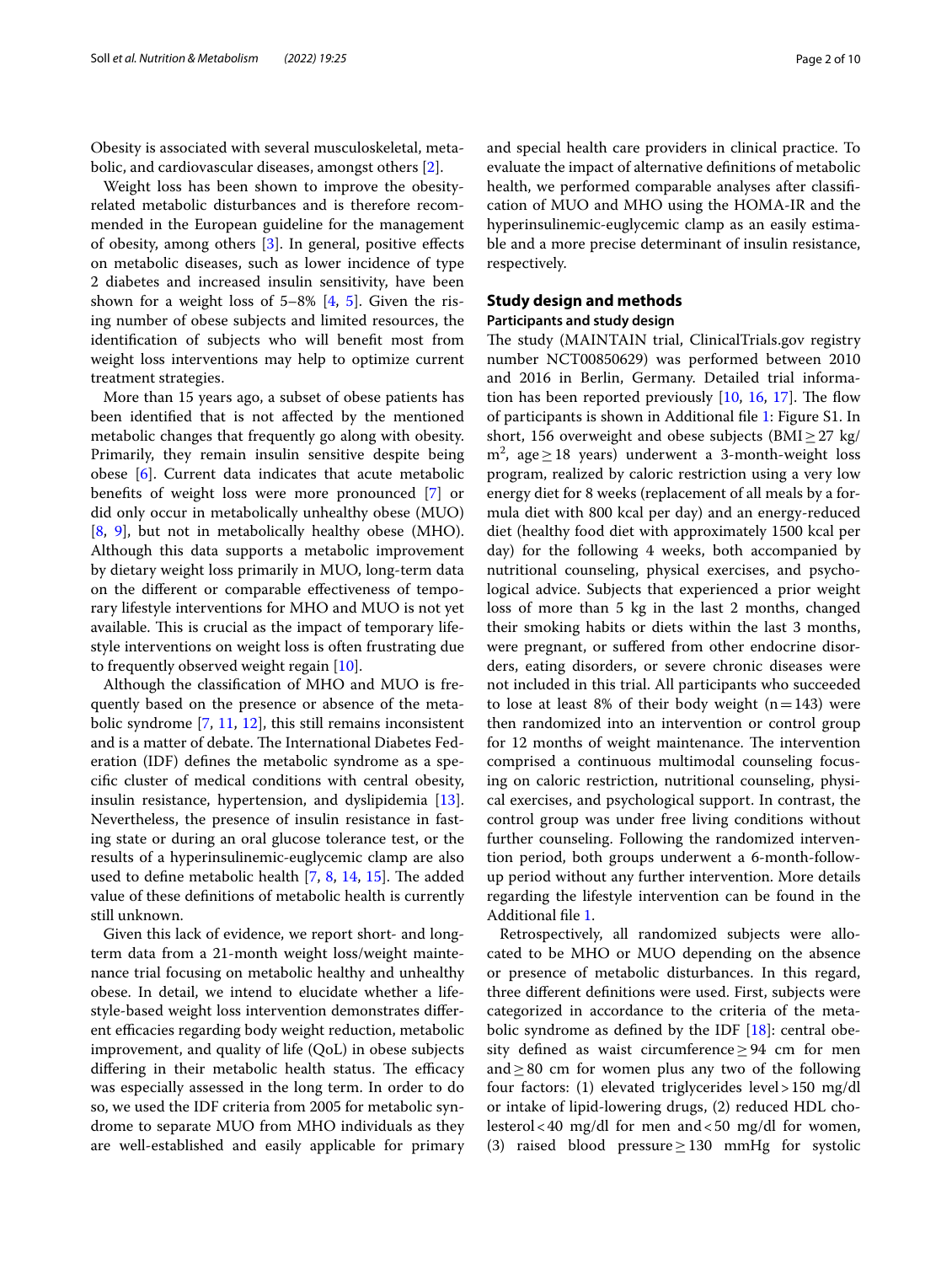or≥85 mmHg for diastolic blood pressure or intake of antihypertensive drugs, (4) raised fasting plasma glu- $\cos\epsilon \geq 100$  mg/dl or previously diagnosed type 2 diabetes. Next, subjects were allocated to be MHO/MUO by their respective HOMA-IR before weight loss. Here, subjects with a HOMA-IR  $\geq$  median HOMA-IR (~2.19) were distributed to MUO, subjects with a HOMA-IR  $<$  median HOMA-IR to MHO. Last, subjects were allocated by their respective insulin sensitivity index  $(ISI_{Clamp})$  before weight loss. Here, subjects with an  $ISI_{Clamp} \geq$  median ISI<sub>Clamp</sub> (~0.058 mg kg<sup>-1</sup> min<sup>-1</sup>/(mU l<sup>-1</sup>)) were defined as MHO, subjects with a  $ISI_{Clamp}$  < median  $ISI_{Clamp}$  were classifed as MUO. Due to the lack of reliable cut-ofs for a "pathological" HOMA-IR or  $ISI_{Clamp}$ , the group was divided by the respective median.

# **Procedures**

Fasting blood sampling as well as measurements of blood pressure, waist circumference, body weight, height, and assessment of QoL were performed before  $(T_{-3})$  and after  $(T_0)$  weight loss, 12 months  $(T_{12})$  after randomization and after another 6 months without active intervention  $(T_{18})$ . At  $T_{-3}$ ,  $T_0$ , and  $T_{12}$ , subjects underwent a hyperinsulinemic-euglycemic clamp.

Blood samples were centrifuged; plasma and serum samples were frozen immediately at−80 °C. Glucose was measured using the glucose oxidase method (Dr. Müller Super GL, Freital, Germany). HbA1c was measured by high-performance liquid chromatography using the VARIANT II (Bio-Rad, Hercules, US). Lipids were measured by standard laboratory methods using Cobas ISE direct and c111 Analyzer (Roche Diagnostics, Mannheim, Germany). Serum insulin was measured by fuoroimmunometric assay (AutoDelfa; Perkin Elmer, Rodgau, Germany). Fat mass was assessed by bioelectrical impedance analysis using the AKERN BIA 101 (SMT medical GmbH & Co. KG, Würzburg, Germany).

In order to assess potential changes in quality of life and patient-reported health status that might accompany weight loss and maintenance, participants were asked to fll in the Short Form (36) Health Survey (SF-36). It contains 36 items in eight subscale scores: general health perceptions, physical functioning, role limitations due to physical problems, bodily pain, mental health, role limitations due to emotional problems, vitality, and social functioning. A physical component summary score (PCS) is derived from the frst four, a mental component summary score (MCS) from the latter four components [[19\]](#page-8-19).

The insulin resistance index HOMA-IR was calculated as previously described: fasting glucose (mg/dl)  $\times$  fasting insulin (mU/l)/405 [[20](#page-8-20)].

The hyperinsulinemic-euglycemic clamp involved infusion of insulin at the rate of 40 mU per  $m^2$  of body surface per minute and of glucose at an individual rate to fix plasma glucose levels at 80  $mg/dl \pm 8$  mg/dl. The steady state was defned as plasma glucose levels of 80 mg/dl $\pm$ 8 mg/dl for at least 30 min. The ISI<sub>Clamp</sub> was calculated by dividing the glucose infusion rate at steady state (mg/min) per body weight (kg) by plasma insulin at steady state (mU/l) [[20\]](#page-8-20).

### **Statistical analysis**

Data of 143 subjects who lost at least 8% of their initial body weight was analyzed. The primary analysis was performed using group allocation according to IDF criteria. Statistical analysis was performed using RStudio Version 1.2.1335 (RStudio Inc., Boston, MA) and the R software package. We performed a linear mixed efects analysis of the relationship between anthropometric/metabolic parameters and time using the *nlme* package. For group comparisons, additional analysis of the relationship between anthropometric/metabolic parameters and the interaction of time and group afliation was done. We entered age, sex, and randomization state (intervention group or control group) as fxed efects and potential confounders. In order to adjust for BMI change in the course of the study, we repeated this analysis after additional inclusion of either BMI, waist circumference, or body fat mass at all time-points as a fxed efect. Intercepts for subjects were considered as a random efect. Results were considered to be signifcant, if the two-sided α was below 0.05. Presented data represents estimated marginal mean and 95%-confdence interval (CI). *P* values were obtained from comparisons using the *emmeans* package. Adjustment for multiple testing was performed by Bonferroni correction.

# **Results**

## **Clinical and metabolic characteristics at baseline**

General data on the trial population has already been published previously [\[10](#page-8-9), [16](#page-8-15), [21\]](#page-8-21). Respective relevant data can be found in Additional fle [1:](#page-8-17) Table S1. To eliminate the efect of interfering factors, age, sex, and randomization state were included as fxed efects in the mixed efect model analysis for group comparisons. Using IDF criteria, there were signifcant diferences between both MHO and MUO at  $T_{-3}$  for waist circumference ( $\Delta$ (MHO-MUO) − 6.5 [95% CI: − 10.4, − 2.6] cm, *p*=0.001) and BMI (−2.2 [−4.2, − 0.2] kg/m<sup>2</sup> , *p*=0.03). Consistent with the parameters for allocation, both groups also differed in triacylglycerol levels  $(-57.7 [-84.3, -31.1]$  mg/ dl, *p*<0.001), HDL cholesterol (11.1 [6.8, 15.3] mg/dl, *p*<0.001), fasting glucose (−12.6 [−16.9, − 8.2] mg/dl, *p*<0.001), and HbA1c (−0.42 [−0.65, − 0.18], *p*<0.001). Additionally, MHO and MUO difered in the estimates for insulin resistance HOMA-IR  $(-1.3$   $[-1.9, -0.7]$ ,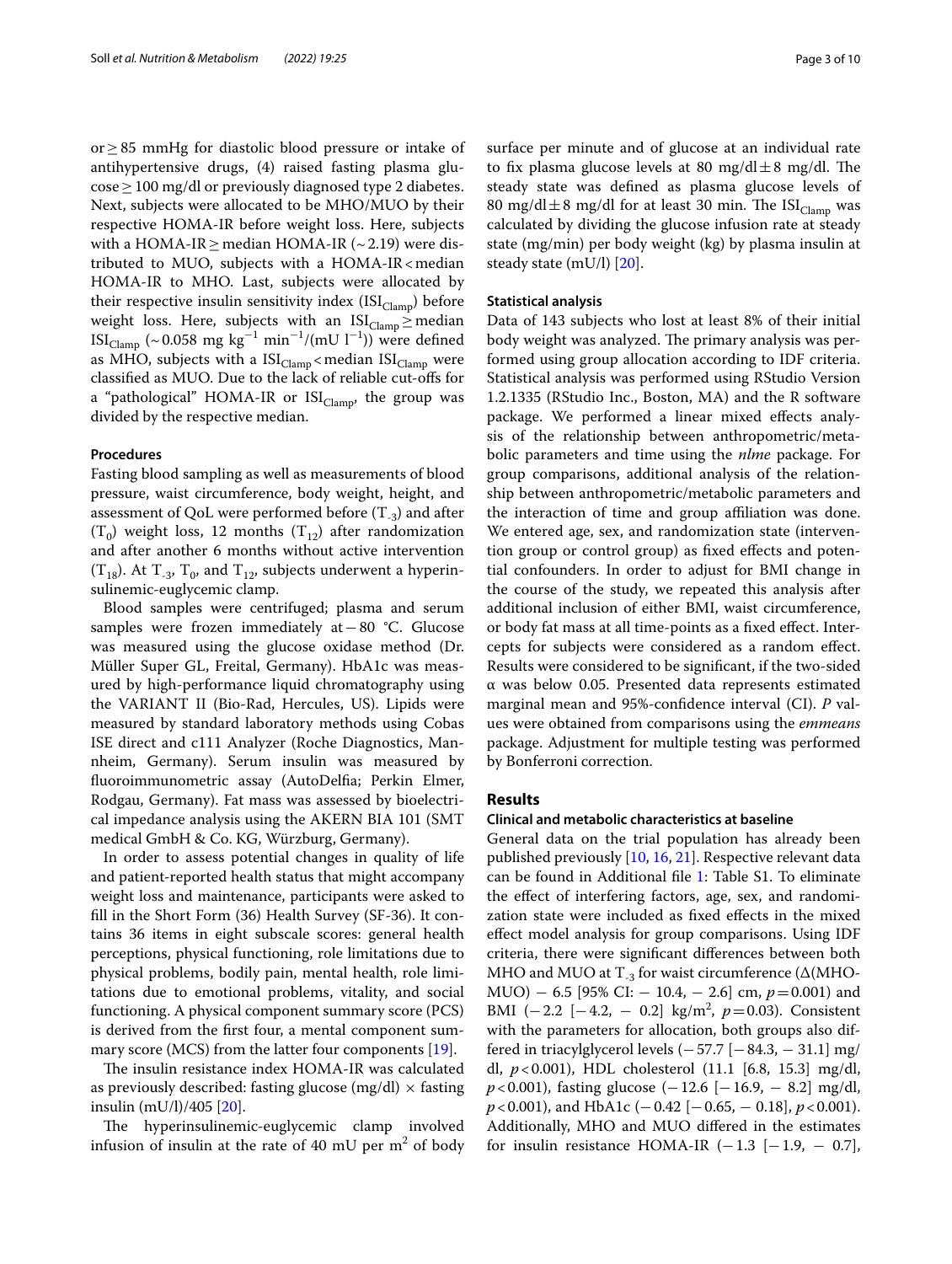$p$ <0.001) and ISI<sub>Clamp</sub> (0.03 [0.02, 0.04] mg kg<sup>−1</sup> min<sup>−1</sup>/  $(mU l^{-1})$ ,  $p < 0.001$ ), but in none of the other presented parameters. (Table [1](#page-4-0)).

## **Short‑term efects of weight loss on metabolism**

During the initial 3-month weight reduction period, weight loss was similar in MHO and MUO ( $-4.6$  [ $-5.4$ , − 3.7] kg/m<sup>2</sup> vs. − 4.7 [−5.4, − 4.0] kg/m2 , *p*=1.0). However, triglycerides and fasting glucose declined only in MUO, but not in MHO. (Table [1](#page-4-0)) While HOMA-IR was significantly more reduced in MUO than in MHO  $(-1.7)$ [−2.2, − 1.1] vs. − 0.8 [−1.4, − 0.2], *p*=0.03), HDL cholesterol was less modifed by weight loss in MUO (−2.7 [−5.2, − 0.1] vs. -6.6 [−9.6, − 3.5] mg/dl, *p*=0.06), but the diference did not reach signifcance. In contrast, comparable improvements were detected in both groups in  $ISI<sub>Clamp</sub>$ , total cholesterol, and LDL cholesterol, as well as systolic and diastolic blood pressure.

Overall, group allocation based on HOMA-IR showed a stronger improvement in MUO only regarding fasting glucose and HOMA-IR (which was not modifed in MHO) but not in lipids during the weight loss period (Additional file [1](#page-8-17): Table S2). Comparably, group allocation according to  $ISI_{Clamp}$  revealed almost similar findings with diferent developments between groups only in HbA1c and HOMA-IR (Additional fle [1](#page-8-17): Table S3).

#### **Long‑term efects of weight loss on metabolism**

After initial weight loss, participants showed a moderate increase in BMI, but still maintained a signifcantly lower body weight until the end of the study after 18 months. There was no difference in the weight course between both, MUO and MHO (Table [1](#page-4-0)). In analogy, trajectory of waist circumference—as an established estimate of visceral obesity—was equal in both groups. Similarly, changes of  $ISI_{Clamp}$  were comparable in MUO and MHO. In contrast, in comparison to baseline MUO demonstrated improved HOMA-IR, triglycerides, and HDL cholesterol for up to 18 months and improved fasting glucose, total cholesterol, and LDL cholesterol until 12 months after weight loss (Table [1](#page-4-0)). However, these parameters were no longer improved in MHO at  $T_{12}$  or  $T_{18}$  compared to baseline. Nevertheless, between-group comparisons for  $\Delta T_3T_{18}$  did not reveal any significant diferences in these parameters.

Group allocation depending on HOMA-IR revealed a long-term improvement of HOMA-IR in MUO but not in MHO (*p*<0.001 for inter-group comparison) (Additional fle [1](#page-8-17): Table S2). A similar development of HOMA-IR in both groups is found if groups are separated by  $ISI_{Clamp}$  (Additional file [1](#page-8-17): Table S3). However, this classifcation revealed additional diferences in the long-term courses of BMI and  $ISI_{Clamp}$  between both groups.

#### **Improved quality of life persists in MUO but not in MHO**

At baseline, MHO had a higher physical health status than MUO ( $\triangle$ (MHO-MUO) 4.8 [-0.5, 10.2],  $p=0.005$ ), while mental health status did not differ  $(-1.5$  [ $-7.5$ , 4.6],  $p = 0.4$ ). After initial weight loss, the MUO reported an improved physical and mental health status, while the MHO indicated an improved physical but not mental health (Fig. [1A](#page-5-0), B). Physical health status remained improved in MUO in the long term while the improvement of mental health disappeared after 12 months. In contrast, the short-term increase of physical health in MHO was already reversed after 12 months (Fig. [1](#page-5-0)A, B).

When groups are separated by HOMA-IR, the results regarding quality of life are almost similar (Fig. [1](#page-5-0)C, D), although improvement of physical health persisted up to 12 months after weight loss in MHO. Comparable changes and diferences were found for group allocation by  $ISI_{Clamp}$  (Fig. [1E](#page-5-0), F).

# **Improved insulin resistance in MUO is not exclusively explained by weight loss**

Considering the diferential development of insulin resistance in MHO and MUO despite comparable weight loss, we aimed to further investigate the interrelation of improved obesity and insulin resistance. Hence, to eliminate the impact of body weight changes, we additionally adjusted the improvement of HOMA-IR for BMI. Interestingly, while the MHO did not present changes in HOMA-IR<sub>BMI-adjusted</sub> anymore, it still was significantly declined by weight loss in MUO in the short- and medium-term (Fig. [2\)](#page-5-1). Likewise, adjustment for waist circumference or body fat mass gave comparable results (Additional fle [1](#page-8-17): Figure S2).

# **Discussion**

In the presented study, we aimed to answer the question whether MHO and MUO subjects gain metabolic and health benefts to diferent extents from weight loss/ weight maintenance by a multimodal lifestyle intervention. There are few studies that already addressed this issue in a short-term context, but were partially not consistent in their results [\[7](#page-8-6)[–9](#page-8-8), [11,](#page-8-10) [12,](#page-8-11) [15\]](#page-8-14). On the one hand, Dalzill et al*.* and Ruiz et al*.* found a similar improvement in HOMA-IR and several other metabolic parameters in MUO and MHO investigating 124 patients before and after a 9-month intensive lifestyle modifcation program and 78 postmenopausal women before and after a 3-month energy-restricted treatment, respectively [\[11](#page-8-10), [12](#page-8-11)]. On the other hand, several previous studies described benefcial efects preferentially for MUO. While Janiszewski et al*.* studied 106 adults before and after various 3-to-6-month lifestyle interventions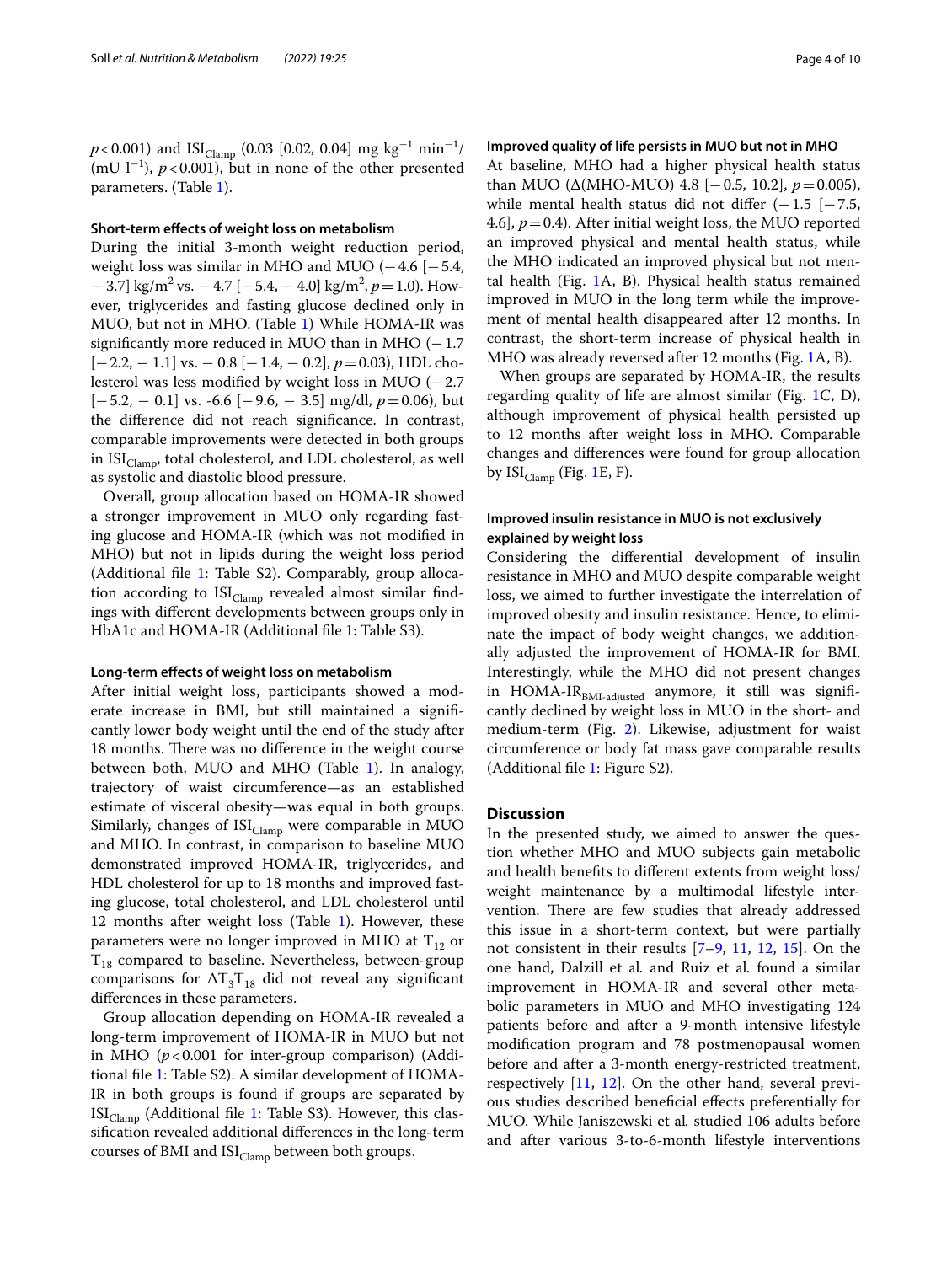|                                                                                                |                                                                                                                                                                                                                                                                  | Metabolically Healthy Obese (MHO) |                             |                                    |                                  | Metabolically Unhealthy Obese (MUO) |                                     |                              |               | p-value (MHO vs MUO)        |                             |
|------------------------------------------------------------------------------------------------|------------------------------------------------------------------------------------------------------------------------------------------------------------------------------------------------------------------------------------------------------------------|-----------------------------------|-----------------------------|------------------------------------|----------------------------------|-------------------------------------|-------------------------------------|------------------------------|---------------|-----------------------------|-----------------------------|
|                                                                                                | $\mathsf{L}^2$                                                                                                                                                                                                                                                   | ٵ                                 | $\mathbf{r}$                | $T_{18}$                           | $\mathsf{L}^2$                   | ⊢°                                  | $T_{12}$                            | $T_{18}$                     | ⊢°<br>∸<br>ד" | $T_{-3} \rightarrow T_{12}$ | $T_{-3} \rightarrow T_{18}$ |
| control/interven-<br>Randomization:<br>n: m/w<br>tion                                          | 59:9/50<br>29/30                                                                                                                                                                                                                                                 | 59:9/50                           | 46:7/39                     | 44:6/38                            | 84: 22/62<br>42/42               | 84:22/62                            | 75:19/56                            | 68:19/49                     |               |                             |                             |
| Age [years]                                                                                    | 48.6 [45.2,52.0]                                                                                                                                                                                                                                                 |                                   |                             |                                    | 51.9 [49.2,54.5]                 |                                     |                                     |                              |               |                             |                             |
| BMI [kg/m2]                                                                                    | 36.0 [34.2,37.7]                                                                                                                                                                                                                                                 | $[29.7, 33.1]$ ***<br>31.4        | $[30.8, 34.3]$ ***<br>32.5  | $[31.7,35.2]$ ***<br>33.5          | 38.2 [36.8,39.6]                 | $[32.1, 34.9]$ ***<br>33.5          | $[32.7, 35.6]$ ***<br>34.1          | $[33.8,36.6]$ ***<br>35.2    |               |                             |                             |
| Waist circumfer-<br>ence [cm]                                                                  | [104.2, 110.9]<br>107.6                                                                                                                                                                                                                                          | [96,102.7]***<br>99.4             | $[97.5, 104.4]$ ***<br>00.9 | 97.5,104.5]***<br>$\overline{101}$ | [111.3, 116.8]<br>$\frac{14}{5}$ | $[101.1, 106.5]$ ***<br>103.8       | $[101.6, 107.2]$ ***<br>104.4       | $[103.2, 108.8]$ ***<br>106  | 0.6           | 0.14                        |                             |
| Serum glucose<br>[mg/dl]                                                                       | 82.4 [78.8,86]                                                                                                                                                                                                                                                   | 80.8 [77.2,84.4]                  | 84.3 [80.4,88.2]            | 86.9 [83.0,90.9]                   | 95.0 [92.0,97.9]                 | 83.1,89.0]***<br>86.1               | 89.7 [86.6,92.8]**                  | 93.2 [90.1,96.3]             | 0.01          | 0.02                        | 0.06                        |
| HbA1c <sup>[96]</sup>                                                                          | 5.5 [5.3,5.7]                                                                                                                                                                                                                                                    | 5.9 [5.7,6]**                     | 5.4 [5.2,5.6]               | 5.5 [5.3,5.7]                      | 5.9 [5.8,6.1]                    | 5.9 [5.8,6.1]                       | 5.6 [5.4,5.8]***                    | 5.7 [5.6,5.9]                | 0.02          | 0.66                        |                             |
| HOMA-IR                                                                                        | 2.4 [1.9,2.9]                                                                                                                                                                                                                                                    | $1.6$ [1.1, 2.1]**                | 9 [1.3,2.4]                 | 2.0 [1.5,2.6]                      | 3.6 [3.2,4]                      | 2.0 [1.6,2.4]***                    | $2.3$ [1.9,2.7]***                  | $2.9$ [2.4,3.3]**            | 0.03          | 0.06                        | 0.91                        |
| Sl <sub>Clamp</sub> - 1<br> mg kg <sup>- 1</sup> min <sup>-1</sup> /<br>(mU l <sup>-1</sup> )] | 0.08 [0.07,0.09]                                                                                                                                                                                                                                                 | $[0.09, 0.11]$ ***<br>0.10        | 0.09 [0.08,0.10]*           |                                    | 0.05 [0.04,0.06]                 | $[0.07, 0.09]$ ***<br>0.08          | $[0.07, 0.08]$ ***<br>0.07          |                              | 0.31          | 0.23                        |                             |
| Total cholesterol<br>[mg/dl]                                                                   | 200.4 [190,210.9]                                                                                                                                                                                                                                                | $160.8,181.6$ ]***<br>171.2       | 81.4,203.7]<br>92.5         | [181.3,203.6]<br>192.4             | [189.7, 206.5]<br>198.1          | $[159.1, 175.9]***$<br>167.5        | $[180.1, 197.5]$ *<br>188.8         | 191 [182.1,199.8]            |               |                             |                             |
| DL-Cholesterol<br>[mg/dl]                                                                      | [112.2, 130.2]<br>121.2                                                                                                                                                                                                                                          | [93.1,111.1]***<br>102.1          | 14.6 [105,124.1]            | 107.6,126.7<br>1172                | [114.5, 129]<br>121.8            | [96.1,110.6]***<br>103.4            | $[106.2, 121.2]$ *<br>13.7          | 118.4 [110.8,126]            |               |                             |                             |
| HDL-Cholesterol<br>[mg/dl]                                                                     | 55.5 [51.9,59.2]                                                                                                                                                                                                                                                 | 49 [45.3,52.6]***                 | 58 [54.2,61.8]              | 58 [54.2,61.8]                     | 44.4 [41.5,47.4]                 | 41.8 [38.9,44.7]*                   | $[46.9,52.9]***$<br>49.9            | $[46.2,52.3]***$<br>49.3     | 0.06          | 0.43                        | 0.99                        |
| riglycerides<br>[mg/dl]                                                                        | 119.1 [97.0,141.2] 96.1 [74.1,118.2]                                                                                                                                                                                                                             |                                   | 95.5 [70.9,120.0]           | 773,126.5]<br>101.9                | 176.8<br>[158.9,194.8]           | $[92.2, 128.1]$ ***<br>110.1        | $130.2,168.1$ <sup>*</sup><br>149.1 | $(119.4, 158.3)***$<br>138.8 | 0.01          |                             |                             |
| Systolic RR<br>[mmHg]                                                                          | [122.4, 132.8]<br>127.6                                                                                                                                                                                                                                          | $[113.6, 123.9]$ *<br>118.7       | 21 [115.2,126.7]            | 121 [115.0,126.9]                  | 128.0,136.7]<br>132.4            | $[117.1, 125.6]$ ***<br>121.4       | 125 [120.5,129.5]                   | 122.9,132.3<br>127.6         |               |                             |                             |
| Diastolic RR<br>[mmHg]                                                                         | 80.6 [77.8,83.4]                                                                                                                                                                                                                                                 | $71.276.9$ <sup>***</sup><br>74.1 | 77.9 [74.8,80.9]            | 79.8 [76.6,82.9]                   | 80.5 [78.1,82.8]                 | $[72.5, 77.2]$ ***<br>74.8          | 79 [76.6,81.4]                      | 78.1 [75.6,80.6]             |               |                             |                             |
|                                                                                                | Values shown (except for n, randomization, and age) are estimated marginal means with 95% confidence intervals from model with adjustment to sex, age, and randomization<br>$p < 0.05$ , ** $p < 0.01$ , *** $p < 0.001$ vs. T <sub>-3</sub> in respective group |                                   |                             |                                    |                                  |                                     |                                     |                              |               |                             |                             |

<span id="page-4-0"></span>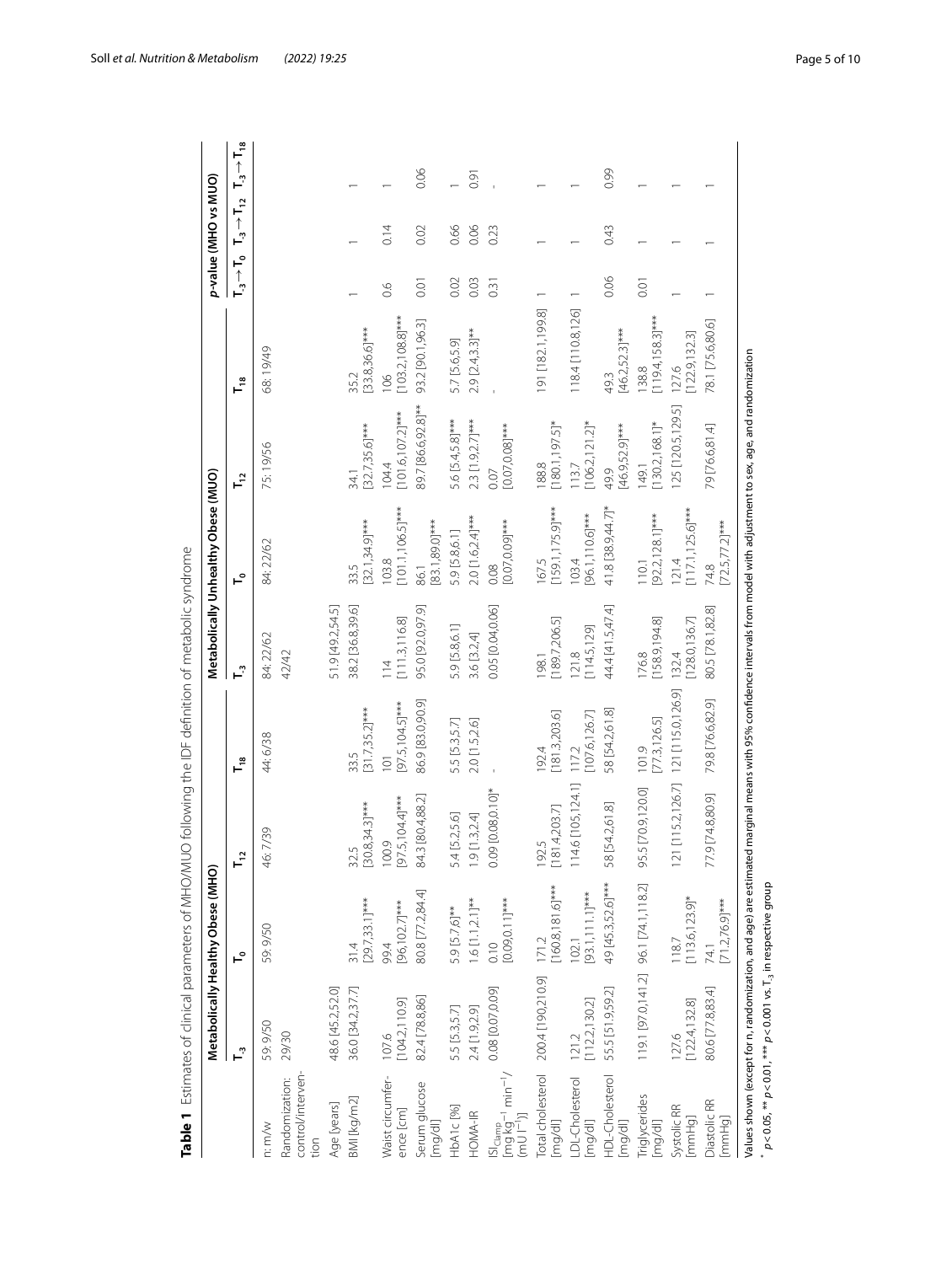

<span id="page-5-0"></span>criteria for metabolic syndrome. **C**, **D** MHO + MUO were assigned on the basis of HOMA-IR. **E**, **F** MHO + MUO were assigned on the basis of ISI<sub>Clamp</sub>. Values represent estimated marginal means with 95% confdence intervals from model with adjustment to sex, age, and randomization. \**p*<0.05, \*\**p*<0.01, \*\*\**p*<0.001 vs. T-3 in respective group. Where indicated, †/††/††† describe between-group comparisons, respectively. *SF-36* Short Form (36) Health Survey, *PCS* physical component summary score, *MCS* mental component summary score



<span id="page-5-1"></span>and found a larger increase of insulin sensitivity in MUO after weight loss [\[7\]](#page-8-6), Kantartzis and colleagues demonstrated improved HOMA-IR and glucose levels during an OGTT only in MUO, but not in MHO in a report on 103 patients before and after a 9-month lifestyle intervention [[8\]](#page-8-7). Similarly, Karelis et al*.*, who performed hyperinsulinemic-euglycemic clamps and reported data from 44 patients before and after a 6-month dietary intervention, described enhanced myocellular insulin sensitivity in MUO, but not in MHO $[9]$  $[9]$ . Similar to our study, most previous studies reported data from secondary analyses. While weight loss ranged from 3 to 9% in the aforementioned studies, our patients lost more than 12% during weight loss. The patients' age ranged from 45 to 60 years in most previous studies, but Ruiz et al*.* and Shin et al*.* had markedly younger participants of about 35 to 40 years [[11,](#page-8-10) [15\]](#page-8-14). However, there is no single, easily distinguishable parameter—like age, sex, number of participants, group defnition, extent of weight loss, or duration of intervention—in previous studies explaining why some did fnd diferent developments between MHO and MUO and others did not. Nevertheless, we were able to address several factors that might have infuenced the discrepancies in the existing results: these include time points of measurements, group defnition, and techniques of measuring metabolic changes. They will be discussed in the following paragraphs.

First, it is important to notice that in all previous studies only short-term efects were addressed, as the overall observation periods spanned from 3 to 9 months and measurements took place directly after the intervention, while we were able to track participants in our study for up to 18 months after weight loss (i.e. 21 months after study begin). Our study design allows separation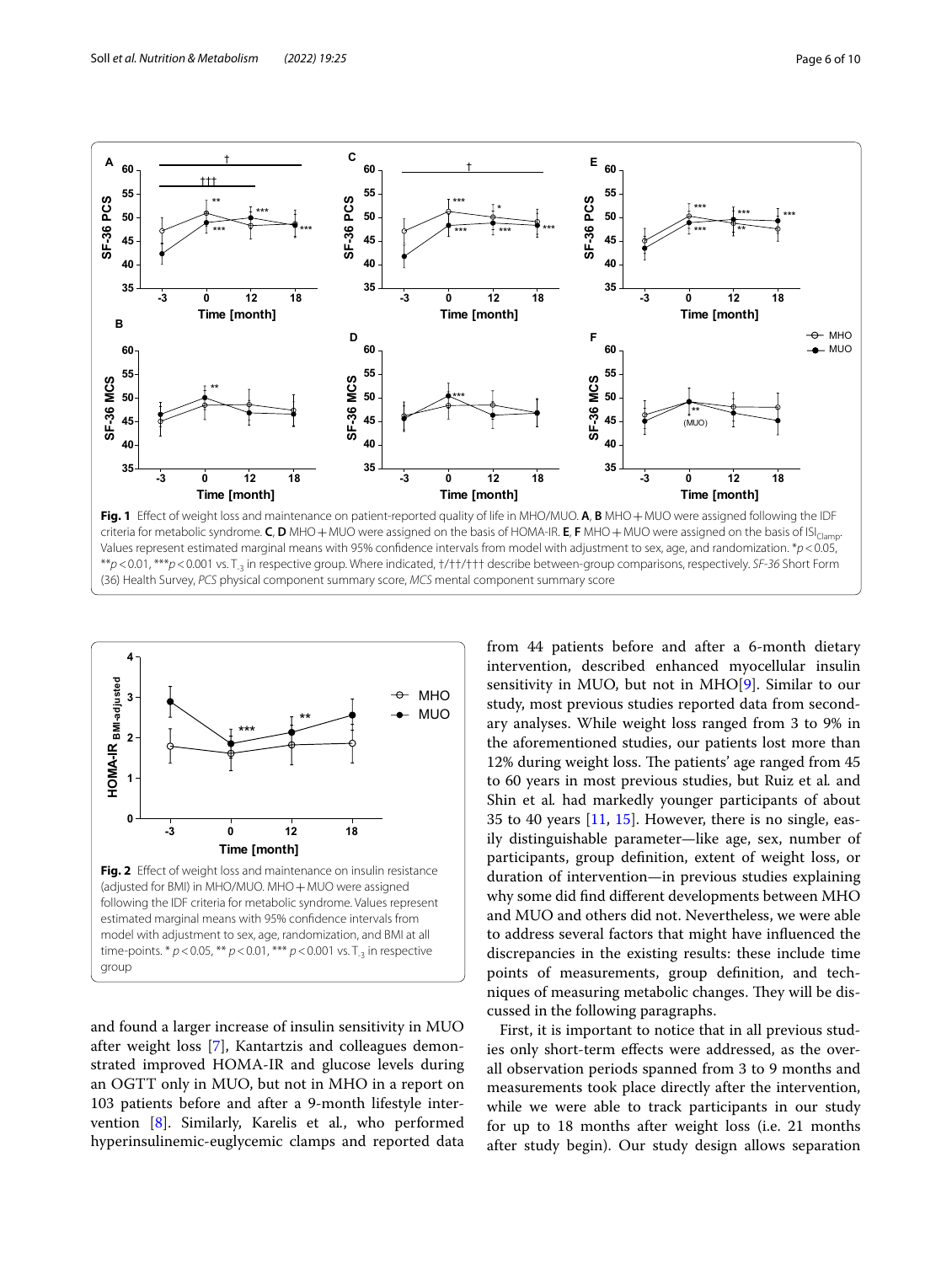of short-term and long-term efects of weight loss by repeated measurements after the weight loss intervention, which has not been done before. Thereby, we could confrm the studies demonstrating stronger shortterm efects in MUO in several metabolic parameters, although both subgroups did beneft from weight loss. The between-group difference partly persisted over time during weight maintenance, which has not been reported before. Actually, most metabolic improvements dissolved in MHO while they were largely preserved in MUO. It cannot be ruled out that the disappearance of the metabolic benefts in MHO in the long term after weight loss results from 'healthier' baseline values compared to MUO. In a study on obese subjects, Klöting et al*.* found that insulin sensitive obese had a lower visceral fat area, reduced macrophage infltration into the omental adipose tissue relevantly changing its structure as well as lower plasma levels of infammatory parameters compared to insulin resistant obese subjects [\[7](#page-8-6)]. Hence, diverging constitutions of the adipose tissue might account for diferences in the metabolic improvement between MHO and MUO and might be in the focus of future research.

Second, diferent defnitions of metabolic health have been used in previous studies: in both studies that found no diference in the magnitude of metabolic change between MHO and MUO, group allocation followed the absence or presence of metabolic syndrome, respectively [[11,](#page-8-10) [12](#page-8-11)]. In the other studies, group defnition was done according to one of the following: absence or presence of metabolic syndrome [\[7](#page-8-6), [15](#page-8-14)], presence of insulin resistance measured by oral glucose tolerance test [[8\]](#page-8-7) or hyperinsulinemic-euglycemic clamp [[7,](#page-8-6) [9](#page-8-8)]. However, it remained unclear, whether the diferential fndings in previous studies are caused by the specifc MHO/MUO defnition used in each trial  $[7-9, 11, 12, 15]$  $[7-9, 11, 12, 15]$  $[7-9, 11, 12, 15]$  $[7-9, 11, 12, 15]$  $[7-9, 11, 12, 15]$  $[7-9, 11, 12, 15]$  $[7-9, 11, 12, 15]$  $[7-9, 11, 12, 15]$  $[7-9, 11, 12, 15]$ . We present data with three diferent group allocation defnitions (by presence of metabolic syndrome (IDF defnition), by HOMA-IR, and by  $ISI_{Clamp}$ ). On the whole, the results of all used classifcations correspond well, confrming the fndings of Janiszewski et al. who also used and compared two defnition systems [[7](#page-8-6)]. Nevertheless, in our study, diferences between MUO and MHO appear to be partially greater in those parameters that were used for group allocation. While MUO classified by HOMA-IR or  $ISI_{Clamp}$  showed benefts preferentially in the glucose metabolism, the IDF classifcation revealed diferent benefts in MUO within the glucose and lipid metabolism as well. Overall however, the similarities in the results of both classifcations outweigh the diferences—especially regarding QoL, the groupings generally allow the same conclusion. So, group allocation by the highly sensitive, but vastly impractical hyperinsulinemic-euglycemic clamp is not necessary in clinical practice.

Last, most previous studies (including both studies that found no diference between the groups) reported metabolic changes in the lipid profle and the HOMA-IR as a measure of insulin sensitivity  $[8, 11, 12, 15]$  $[8, 11, 12, 15]$  $[8, 11, 12, 15]$  $[8, 11, 12, 15]$  $[8, 11, 12, 15]$  $[8, 11, 12, 15]$  $[8, 11, 12, 15]$  $[8, 11, 12, 15]$  while a few reported results from the hyperinsulinemic-euglycemic clamp  $[7, 9]$  $[7, 9]$  $[7, 9]$  or an oral glucose tolerance test  $[8]$  $[8]$ . We are the frst to report data from the hyperinsulinemiceuglycemic clamp as well as HOMA when comparing MHO and MUO regarding diferences after weight loss. Interestingly, our data from the hyperinsulinemic-euglycemic clamp indicated a comparable improvement of the  $ISI_{Clamp}$  in both groups up to 12 months after weight loss. Currently, we have no defnite explanation for this observation. However, the  $ISI_{Clamp}$  preferentially reflects myocellular insulin sensitivity. Hence, this might indicate that the diferences in the weight loss-induced changes of HOMA-IR between MUO and MHO could rather be caused by changes in other body compartments than muscle, such as liver or subcutaneous fatty tissue. The use of labelled glucose for the hyperinsulinemic-euglycemic clamp in future studies could target and potentially answer this question [[22\]](#page-9-0). For the frst time, we report data on diferences in QoL between MHO and MUO after weight loss.

MUO demonstrated a stronger and prolonged beneft in QoL, particularly in physical components of health. By defnition, MUO have a higher number of comorbidities than MHO—at least when it comes to metabolic disorders. It is likely that the strong improvement of metabolic parameters in MUO contributes not only to amelioration of comorbidities but consequently also to improved physical health. The fact that MHO showed only shortterm improvements in metabolism and QoL, while MUO demonstrated long-term improvements in both, allows the interpretation that improvement of metabolic parameters may be associated with improved physical health. Our data suggests that mental health is not as closely linked to weight and weight loss as physical health. In the long term, mental health was not improved irrespective of metabolic status. The predominant effect of weight loss on physical health is in line with results from other lifestyle intervention trials. In the Look AHEAD trial, the lifestyle intervention led to an improved physical but not mental function in the SF-36 over the course of the study [\[23](#page-9-1)]. Actually, the Look AHEAD trial included only overweight and obese subjects already diagnosed with type 2 diabetes. It makes this study population to some extent comparable to our metabolically ill MUO subgroup, although a preexisting diabetes was not mandatory in our MUO subjects. However, data regarding the efect of an identical weight loss/weight maintenance intervention on estimates of QoL in MUO and MHO has currently not yet been available, even if QoL has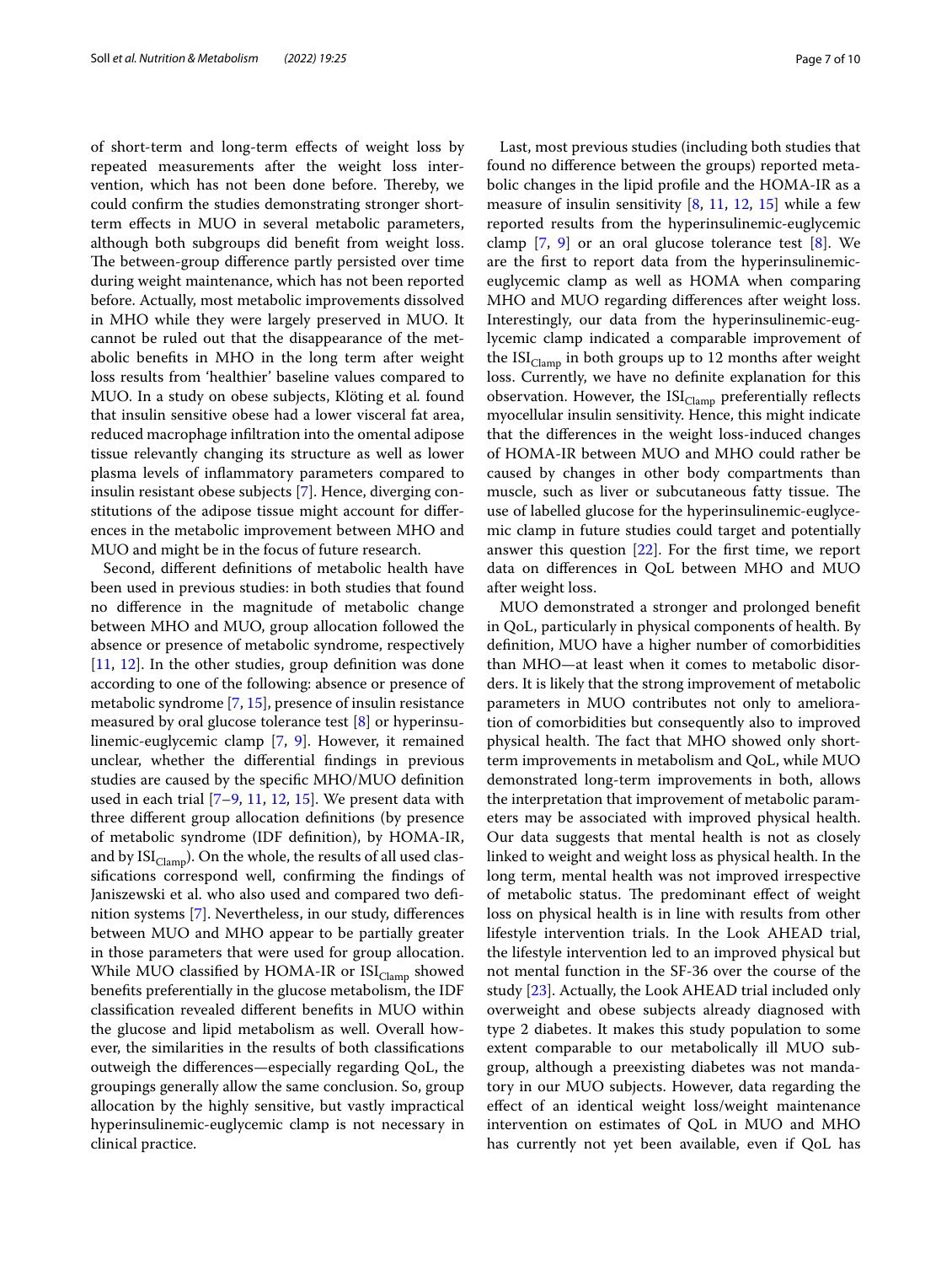developed into an important outcome measure of weight loss therapies in general [[24,](#page-9-2) [25\]](#page-9-3). It is of particular relevance for real-world settings, where changes in physical function strongly afect daily life and will therefore result in improved well-being. Moreover, intended improvement of QoL can be easily communicated to patients and will represent a substantial motivation to participate in weight loss programs. Therefore, our data gives new insight in the weight loss-induced long-term benefts in diferent obesity subgroups. Interestingly, these efects could apparently not be explained by diferences in body weight changes, as both groups demonstrated a comparable weight course throughout the study.

Taken together, our data implies that MUO will beneft stronger in short- and long-term from weight loss interventions regarding several health-related outcomes. Thus, identification of obese patients with metabolic impairments might be a crucial strategy to increase the general efficacy of weight loss interventions in the context of health benefts. Although this was not directly addressed by our study, this assumption is supported by data from a previous meta-analysis investigating the efect of weight loss on all-cause mortality: Harrington et al*.* have shown that unhealthy obese lower their allcause mortality by intentional weight loss while healthy obese appear to have an unaltered all-cause mortality after weight loss [\[26](#page-9-4)]. It is also in line with results of a large French cohort study that recently demonstrated a substantially higher risk for cardiovascular events in MUO compared to MHO [\[27](#page-9-5)]. However, most of the benefcial metabolic long-term efects in MUO shown in our study marginally failed to be signifcant in intergroup comparisons to MUO. This might be caused by the limited sample size and the high variability of individual long-term changes.

Interestingly, adjustment for improvement of diferent estimates of obesity during weight loss indicated that additional mechanisms apart from changes in body weight appear to play a relevant role for improvement of insulin sensitivity during weight loss in MUO. This might include infammatory, metabolic, or hormonal factors such as leptin [[28\]](#page-9-6), adiponectin [[28\]](#page-9-6), or atrial natriuretic peptides [[16\]](#page-8-15). Future research investigating the underlying mechanism of the stronger improvement of insulin resistance in MUO is warranted.

Our study comes with obvious limitations. First, the primary aim of the presented MAINTAIN trial was the comparison of diferent treatment strategies to achieve body weight maintenance. Thus, we defined the groups for this study retrospectively. However, MUO and MHO underwent the same procedures and we implemented potential relevant confounders including the treatment group in our statistical analyses. Participants in our trial were predominantly female, a distribution frequently found in lifestyle intervention trials. Although we statistically considered sex as an interfering factor in our linear model, we cannot rule out a bias by the sex imbalance. Furthermore, behavioral factors were not considered in this analysis, even though they are known to infuence the long-term outcome of weight loss interventions [[29\]](#page-9-7). Moreover, our trial suffered from a limited number of dropouts so that after 21 months only 112 from the original 143 participants could be analyzed. Unfortunately, only general reasons for dropout from this study were enquired. However, dropouts from a lifestyle intervention trial including a placebo group are not unexpected. A comparison of weight loss induced changes of metabolic and anthropometric parameters revealed comparable improvement in dropouts and subjects who completed the study (data not shown). We present data regarding obesity, metabolism, and clinical relevant outcomes like QoL. Nevertheless, efects on cardiovascular morbidity and mortality were out of scope of this study as it was primarily conceived to analyze anthropometric and metabolic outcomes after a lifestyle intervention. The strengths of our study include the large sample size with a long observation period, especially compared to previous studies. On top of that, we present data from comprehensive phenotyping at several time-points including the assessment of insulin sensitivity by the hyperinsulinemic-euglycemic clamp as well as highly relevant patientreported outcomes of QoL. Additionally, we present data employing and comparing three diferent defnitions for metabolic health.

## **Conclusions**

Overall, our data demonstrate that MUO have a greater beneft in health-related QoL and several metabolic parameters than MHO not only in the short-term but also in the long-term course after weight loss. However, it is necessary to remember that MHO still have increased rates of incident diabetes, heart failure, and mortality compared to metabolically healthy non-obese [\[30](#page-9-8)]. There might still be benefits from weight loss interventions regarding efects on the musculoskeletal system, among others, which were not addressed in this study. A recent review on this subject also points out that metabolically healthy obesity might represent a transitional state for some patients that might turn into metabolically unhealthy obesity at one point  $[31]$  $[31]$ . Thus, lifestyle modifcation should still be recommended for obese patients in general. In settings of limited resources the MUO might however become the preferential target group for lifestyle interventions.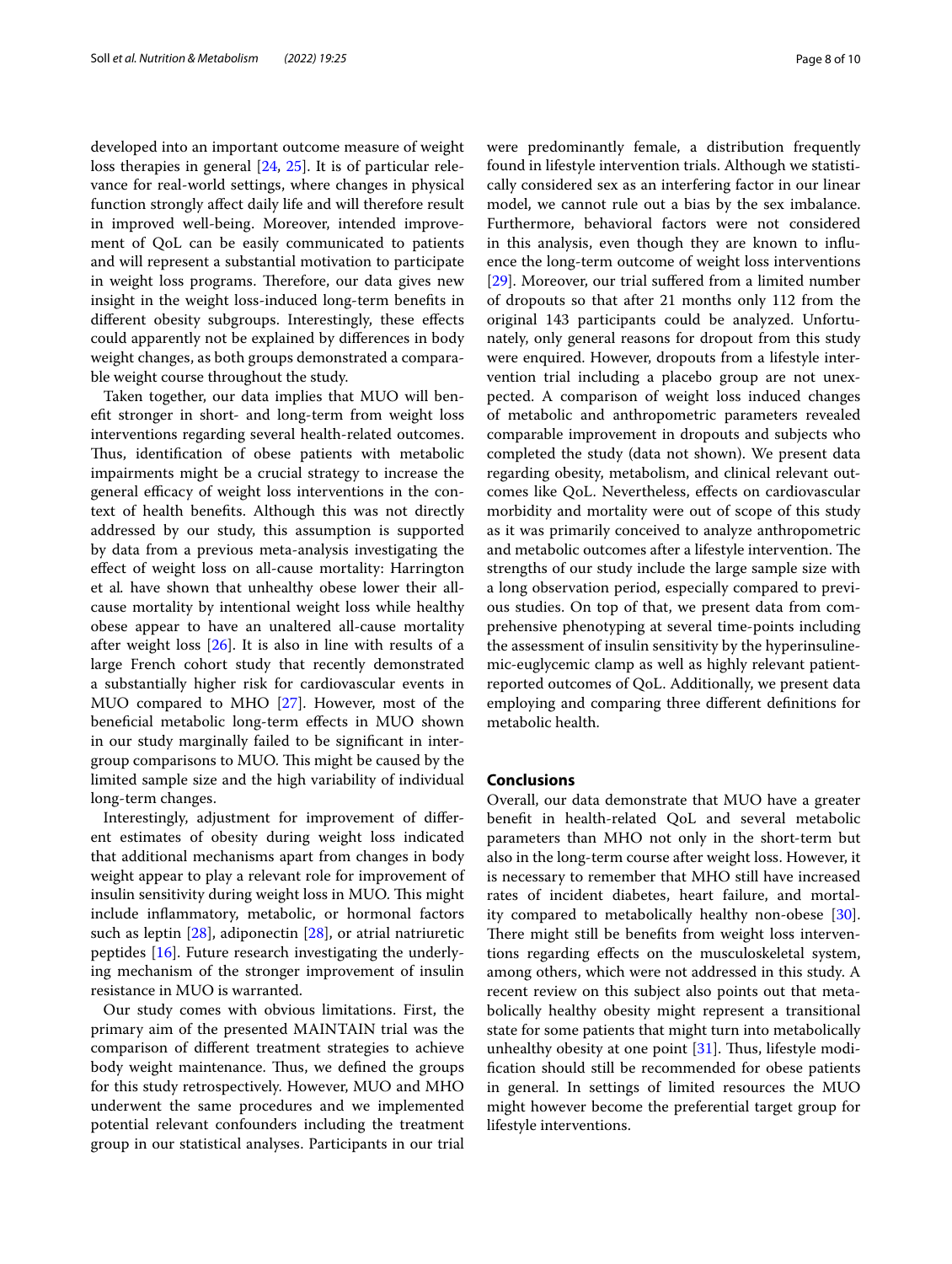#### **Abbreviations**

BMI: Body mass index; HbA1c: Hemoglobin A1c; HDL: High-density lipoprotein; HOMA-IR: Homeostatic model assessment for insulin resistance; IDF: Internationale Diabetes Federation;  $ISl_{Clamn}$ : Insulin sensitivity index (hyperinsulinemic-euglycemic clamp); LDL: Low-density lipoprotein; MHO: Metabolically healthy obese; MUO: Metabolically unhealthy obese; OGTT: Oral glucose tolerance test; QoL: Quality of life; SF-36: Short Form (36) Health Survey; WHO: World Health Organization.

# **Supplementary Information**

The online version contains supplementary material available at [https://doi.](https://doi.org/10.1186/s12986-022-00660-w) [org/10.1186/s12986-022-00660-w.](https://doi.org/10.1186/s12986-022-00660-w)

<span id="page-8-17"></span>**Additional fle 1.** Electronic supplementary material.

#### **Acknowledgements**

We thank K. Simon, B. Horchler, N. Huckauf, and C. Kalischke for excellent technical assistance as well as A. Reisshauer for the support regarding to physical activity intervention. We thank Nestlé HealthCare Nutrition GmbH, Frankfurt am Main, Germany for the opportunity to purchase the Optifast 2<sup>®</sup> diet at a reduced price.

#### **Authors' contributions**

K.M., D.S., and J.S. researched data and wrote the manuscript. D.S., K.M., and J.G. were responsible for data analysis. All authors contributed to interpretation of the results. All authors critically read and edited several drafts before submission. All authors read and approved the fnal manuscript.

#### **Funding**

Open Access funding enabled and organized by Projekt DEAL. This research was supported by the Deutsche Forschungsgemeinschaft (DFG KFO 218/1), the German Diabetes Society (DDG) and the German Ministry for Education and Research (BMBF) by support of the German Centre for Cardiovascular Research (DZHK, BER5.1).

#### **Data availability**

The datasets generated during and/or analyzed during the current study are available from the corresponding author on reasonable request.

#### **Declarations**

#### **Ethics approval and consent to participate**

The study protocols were approved by the Institutional Review Board of the Charité Medical School (EA1/140/12) and all subjects gave written informed consent. All analyses were conducted in accordance with the Declaration of Helsinki. The trial was registered at ClinicalTrials.gov (NCT00850629).

#### **Consent for publication**

Not applicable.

#### **Competing interests**

We declare that there is no confict of interest that could be perceived as prejudicing the impartiality of the research reported.

#### **Author details**

<sup>1</sup> Department of Endocrinology and Metabolism, Charité - Universitätsmedizin Berlin, corporate member of Freie Universität Berlin, Humboldt-Universität Zu Berlin, and Berlin Institute of Health, Chariteplatz 1, 10117 Berlin, Germany. 2 <sup>2</sup> Charité Center for Cardiovascular Research, Charité – Universitätsmedizin Berlin, corporate member of Freie Universität Berlin, Humboldt-Universität Zu Berlin, and Berlin Institute of Health, 10117 Berlin, Germany. <sup>3</sup>DZHK (German Centre for Cardiovascular Research), partner site Berlin, Berlin, Germany. 4 NutriAct-Competence Cluster Nutrition Research Berlin-Potsdam, Nuthetal, Germany.

Received: 15 November 2021 Accepted: 16 March 2022

#### **References**

- <span id="page-8-0"></span>1. World Health Organization. Obesity and overweight. 2021. Available from: [https://www.who.int/news-room/fact-sheets/detail/obesity-and](https://www.who.int/news-room/fact-sheets/detail/obesity-and-overweight) [overweight](https://www.who.int/news-room/fact-sheets/detail/obesity-and-overweight)
- <span id="page-8-1"></span>2. Menke A, Casagrande S, Geiss L, Cowie CC. Prevalence of and trends in diabetes among adults in the United States, 1988–2012. JAMA. 2015;314(10):1021.
- <span id="page-8-2"></span>3. Yumuk V, Tsigos C, Fried M, Schindler K, Busetto L, Micic D, et al. European guidelines for obesity management in adults. Obes Facts. 2015;8(6):402–24.
- <span id="page-8-3"></span>4. Tuomilehto J, Lindström J, Eriksson JG, Valle TT, Hämäläinen H, Ilanne-Parikka P, et al. Prevention of type 2 diabetes mellitus by changes in lifestyle among subjects with impaired glucose tolerance. N Engl J Med. 2001;344(18):1343–50.
- <span id="page-8-4"></span>5. Stefan N, Häring H-U, Schulze MB. Metabolically healthy obesity: the low-hanging fruit in obesity treatment? Lancet Diabetes Endocrinol. 2018;6(3):249–58.
- <span id="page-8-5"></span>6. Karelis AD, Faraj M, Bastard J-P, St-Pierre DH, Brochu M, Prud'homme D, et al. The Metabolically healthy but obese individual presents a favorable infammation profle. J Clin Endocrinol Metab. 2005;90(7):4145–50.
- <span id="page-8-6"></span>7. Janiszewski PM, Ross R. Effects of weight loss among metabolically healthy obese men and women. Diabetes Care. 2010;33(9):1957–9.
- <span id="page-8-7"></span>Kantartzis K, Machann J, Schick F, Rittig K, Machicao F, Fritsche A, et al. Efects of a lifestyle intervention in metabolically benign and malign obesity. Diabetologia. 2011;54(4):864–8.
- <span id="page-8-8"></span>9. Karelis AD, Messier V, Brochu M, Rabasa-Lhoret R. Metabolically healthy but obese women: effect of an energy-restricted diet. Diabetologia. 2008;51(9):1752–4.
- <span id="page-8-9"></span>10. Mai K, Brachs M, Leupelt V, Jumpertz-von Schwartzenberg R, Maurer L, Grüters-Kieslich A, et al. Efects of a combined dietary, exercise and behavioral intervention and sympathetic system on body weight maintenance after intended weight loss: results of a randomized controlled trial. Metabolism. 2018;83:60–7.
- <span id="page-8-10"></span>11. Ruiz JR, Ortega FB, Labayen I. A weight loss diet intervention has a similar beneficial effect on both metabolically abnormal obese and metabolically healthy but obese premenopausal women. Ann Nutr Metab. 2013;62(3):223–30.
- <span id="page-8-11"></span>12. Dalzill C, Nigam A, Juneau M, Guilbeault V, Latour E, Mauriège P, et al. Intensive lifestyle intervention improves cardiometabolic and exercise parameters in metabolically healthy obese and metabolically unhealthy obese individuals. Can J Cardiol. 2014;30(4):434–40.
- <span id="page-8-12"></span>13. Ninomiya JK, L'italien G, Criqui MH, Whyte JL, Gamst A, Chen RS,. Association of the metabolic syndrome with history of myocardial infarction and stroke in the third national health and nutrition examination survey. Circulation. 2004;109(1):42–6.
- <span id="page-8-13"></span>14. Klöting N, Fasshauer M, Dietrich A, Kovacs P, Schön MR, Kern M, et al. Insulin-sensitive obesity. Am J Physiol Endocrinol Metab. 2010;299(3):E506–15.
- <span id="page-8-14"></span>15. Shin M-J, Hyun YJ, Kim OY, Kim JY, Jang Y, Lee JH. Weight loss efect on infammation and LDL oxidation in metabolically healthy but obese (MHO) individuals: low infammation and LDL oxidation in MHO women. Int J Obes. 2006;30(10):1529–34.
- <span id="page-8-15"></span>16. Brachs M, Wiegand S, Leupelt V, Ernert A, Kintscher U, von Schwarzenberg RJ, et al. ANP system activity predicts variability of fat mass reduction and insulin sensitivity during weight loss. Metabolism. 2016;65(6):935–43.
- <span id="page-8-16"></span>17. Mai K, Li L, Wiegand S, Brachs M, Leupelt V, Ernert A, et al. An Integrated understanding of the molecular mechanisms of how adipose tissue metabolism afects long-term body weight maintenance. Diabetes. 2019;68(1):57–65.
- <span id="page-8-18"></span>18. International Diabetes Federation. The IDF consensus worldwide definition of the metabolic syndrome. 2021. Available from: [https://www.idf.](https://www.idf.org/e-library/consensus-statements/60-idfconsensus-worldwide-definitionof-the-metabolic-syndrome.html) [org/e-library/consensus-statements/60-idfconsensus-worldwide-defn](https://www.idf.org/e-library/consensus-statements/60-idfconsensus-worldwide-definitionof-the-metabolic-syndrome.html) [itionof-the-metabolic-syndrome.html](https://www.idf.org/e-library/consensus-statements/60-idfconsensus-worldwide-definitionof-the-metabolic-syndrome.html)
- <span id="page-8-19"></span>19. Ellert U, Kurth B. Methodische Betrachtungen zu den Summenscores des SF-36 anhand der erwachsenen bundesdeutschen Bevölkerung. Bundesgesundheitsblatt - Gesundheitsforschung - Gesundheitsschutz. 2004.
- <span id="page-8-20"></span>20. Gutch M, Kumar S, Razi SM, Gupta KK, Gupta A. Assessment of insulin sensitivity/resistance. Indian J Endocrinol Metab. 2015;19(1):160–4.
- <span id="page-8-21"></span>21. Li L, Spranger L, Soll D, Beer F, Brachs M, Spranger J, et al. Metabolic impact of weight loss induced reduction of adipose ACE-2 - Potential implication in COVID-19 infections? Metabolism. 2020;113:154401.